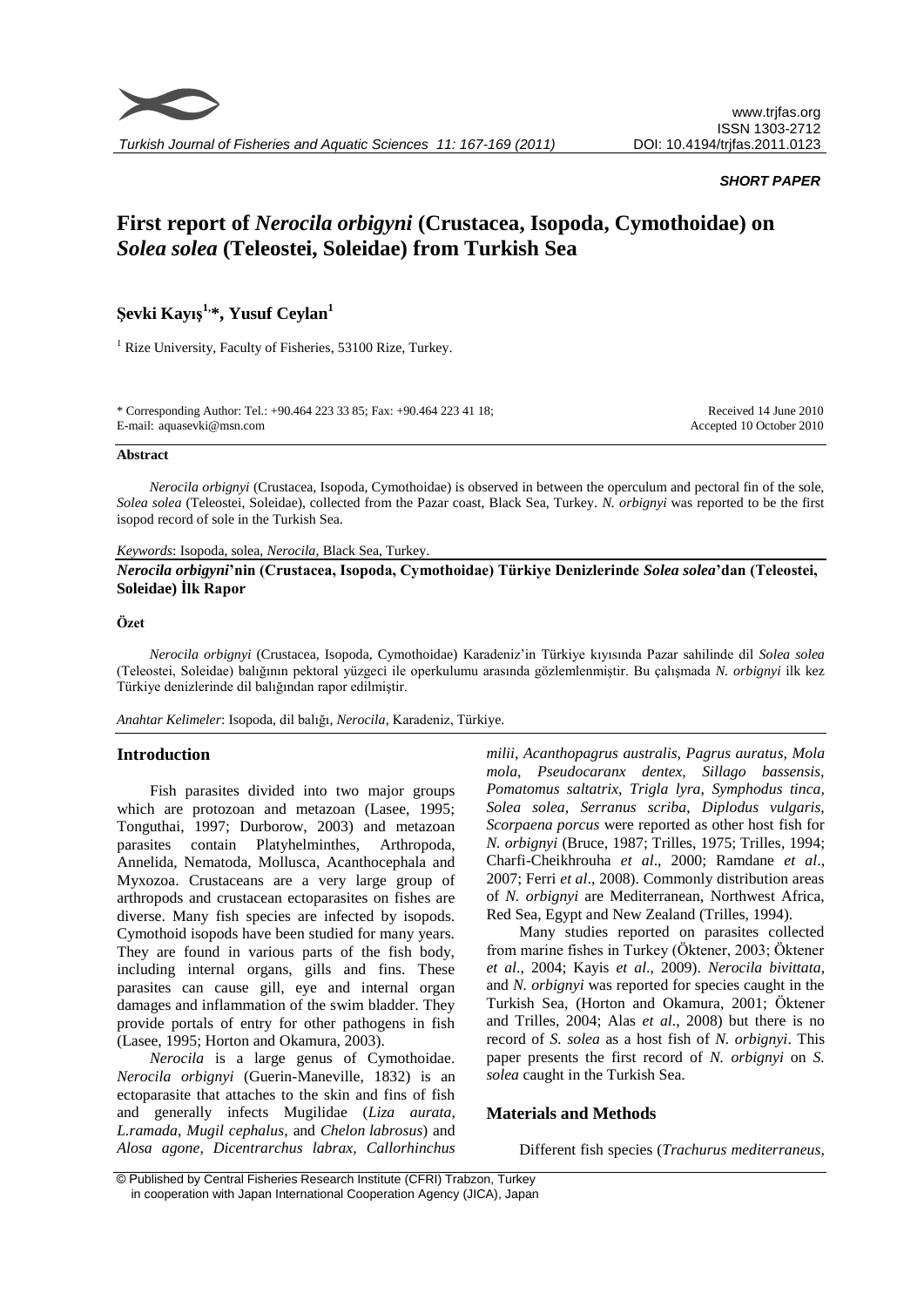*Merlangius merlangus*, *Ophidion barbatum*) and two soles (*Solea solea*) were caught in the course of the purse seine operation in the coast of Pazar (41°10'53″ N; 40°50'42″ E) in October 2009 (Figure 1). Isopod was removed from the one sole. Location, body weight and length of the host fish and parasite were recorded. Identification of parasites was determined by Bruce (1987) and Trilles *et al*. (1989). The parasite is preserved in personal collection at the Rize University Faculty of Fisheries Science.

#### **Results and Discussion**

A Female *Nerocila orbignyi* was found in between the operculum and pectoral fin on one of the two collected soles (Figure 2) and weak tissue damage was noticed on the host fish. Length and weight of the infested fish were 17.8 cm and 47.0 g, respectively. Body sizes of the parasite were 28.3 mm, 14.1 mm.

This parasite has already been recorded for *Dicentrarchus labrax* (Mediterranean) and *Liza aurata* (Black Sea) from the Turkish coast by Horton and Okamura (2001) and Öktener and Trilles (2004). Although *N. orbignyi* was rarely reported from *Solea solea* (from Tunisia) (Charfi-Cheikhrouha *et al*., 2000), there haven't been any records of *N. orbignyi*  infestation on the sole from the Turkish Sea.

Howell (1997) stated that *S. solea* has a high susceptibility to diseases in cultural conditions. Eleven metazoan fish parasites were reported for *S. solea* in the Turkish sea, *Hemiuridae metacercaria, Grillotia* sp*.* and *Scolex pleuronectis* (Digenea) (Keser *et al*., 2007), *Hysterothylacium aduncum* (Nematoda) (Keser *et al*., 2007), *Bothriocephalus scorpii*, *Ligula intestinalis* and *Silurotaenia siluri* (Cestodes) (Özdemir and Sarıeyüboğlu, 1993), *Solearhynchus soleae*, *Acanthhocephaloides propinquus*, *Paracanthocephaloides kostylewi* and *Longicollum pagrosomi* (Acanthacephola) (Oğuz and Kvach, 2006). However, there are no records related to isopod parasites from the sole. Present study provides the first isopod record, *N orbgnyi* for the sole in Turkish Sea.

# **Acknowledgements**

We thank to crew of Avcı Recebina in Pazar for their helps during the collection of our fish samples.

#### **References**

Alas, A., Oktener, A., Iscimen, A. and Trilles, J.P. 2008. New host record, *Parablennius sanguinolentus*  (Teleostei, Perciformes, Blenniidae), for *Nerocila bivittata* (Crustacea, Isopoda, Cymothoidae)*.* 



**Figure 1.** Sample area of the fish.



**Figure 2.** Dorsal (a) and ventral (b) view of *N. orbignyi*.